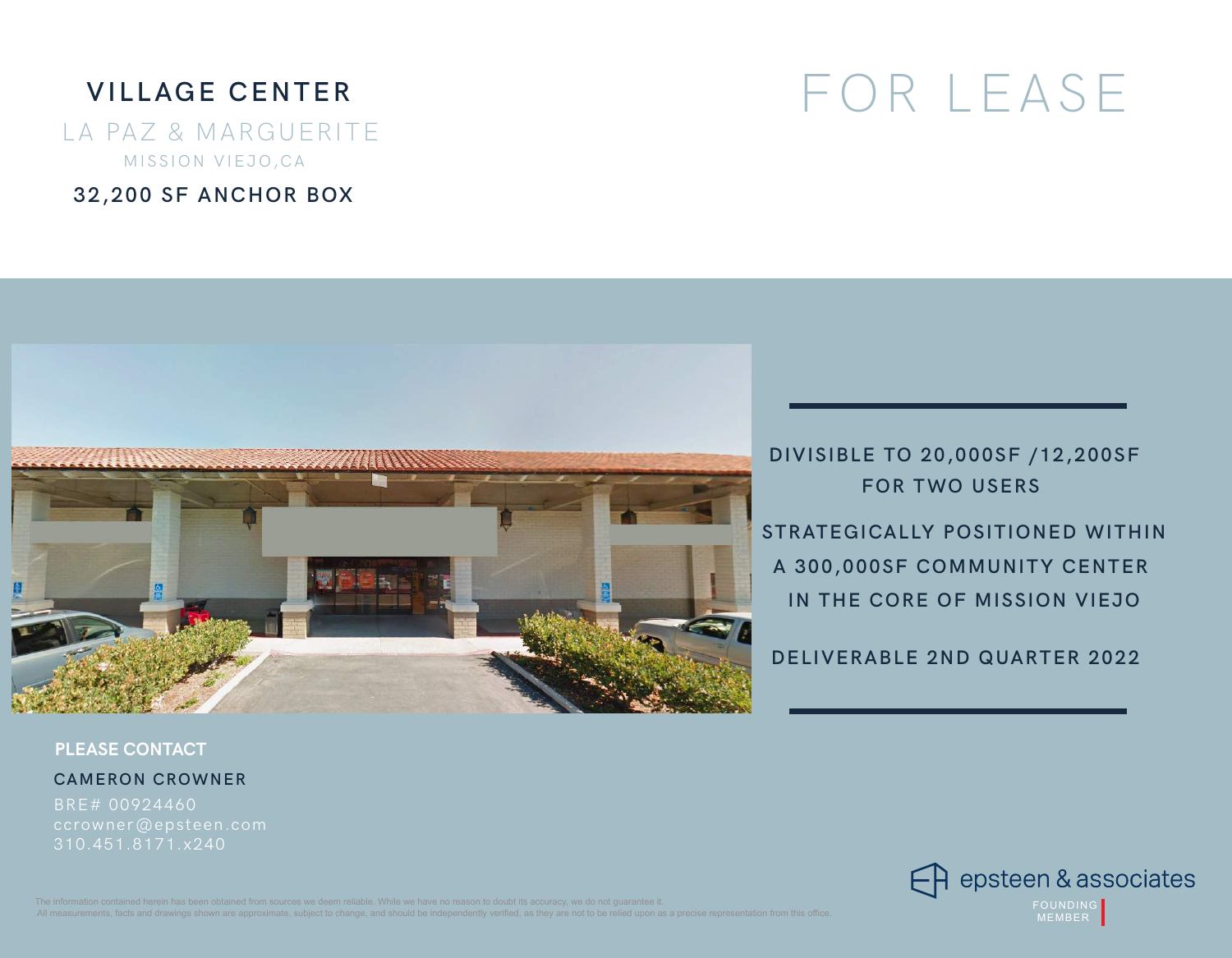

## **DEMOGRAPHICS**

|                         | <b>1MILE</b> | <b>3MILE</b> | 5MILE     |  |
|-------------------------|--------------|--------------|-----------|--|
| <b>POPULATION</b>       | 17,469       | 136,684      | 351,298   |  |
|                         |              |              |           |  |
| <b>MEDIAN HH INCOME</b> | \$137,364    | \$116,995    | \$115,550 |  |
|                         |              |              |           |  |
| DAYTIME EMPLOYEES       | 5,435        | 47,021       | 149,627   |  |

## **TRAFFIC COUNTS**

**LA PAZ ROAD** 

**25,000 CPD**

#### **MARGUERITE PARKWAY 31,000 CPD**

### **PLEASE CONTACT**

**CAMERON CROWNER**  BRE# 00924460 ccrowner@epsteen.com 310.451.8171.x240

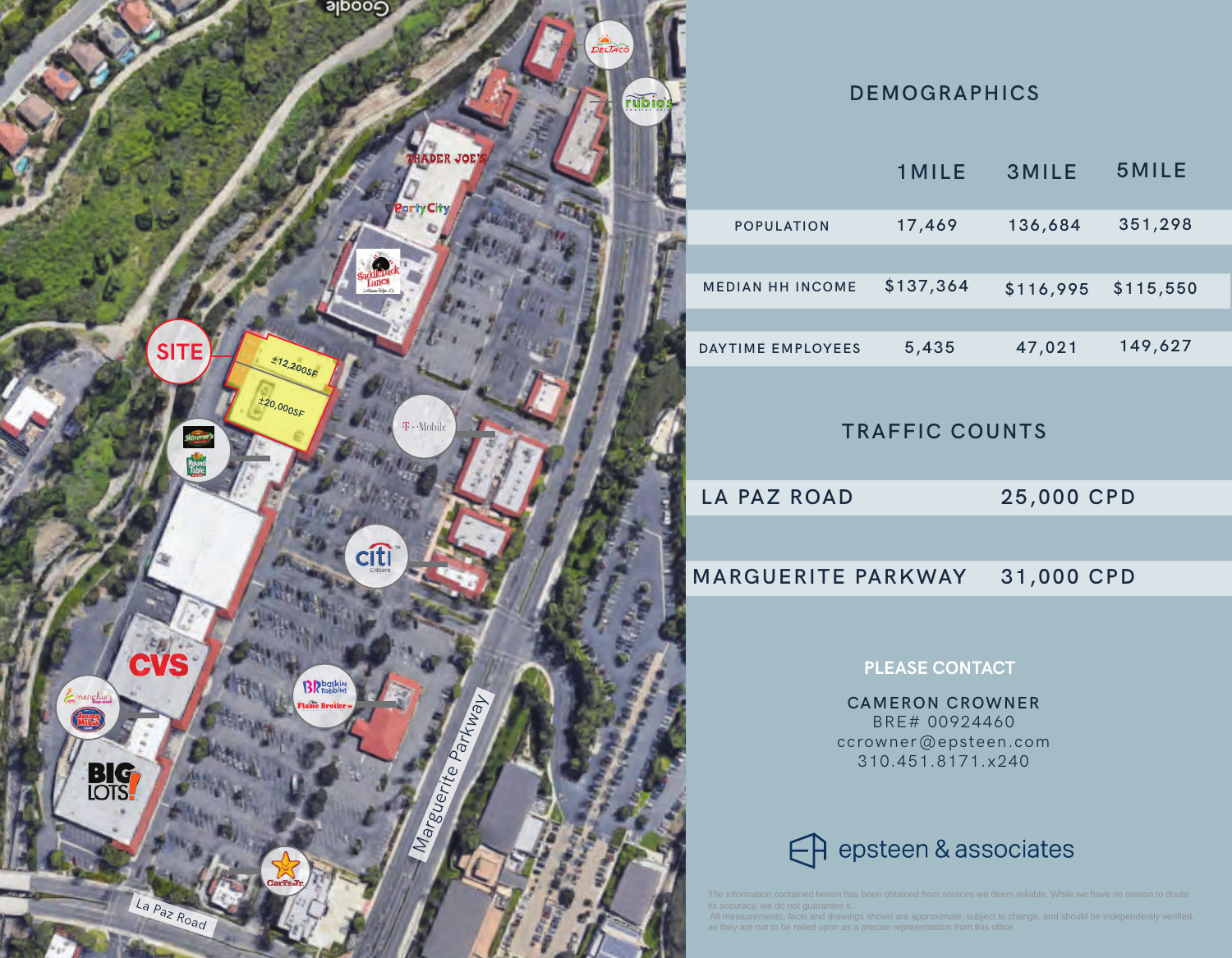

# **PLEASE CONTACT**

## **CAMERON CROWNER**

BRE# 00924460 ccrowner@epsteen.com 310.451.8171.x240

 $\bigoplus$  epsteen & associates

CHAINLINKS FOUNDING MEMBER RETAIL ADVISORS